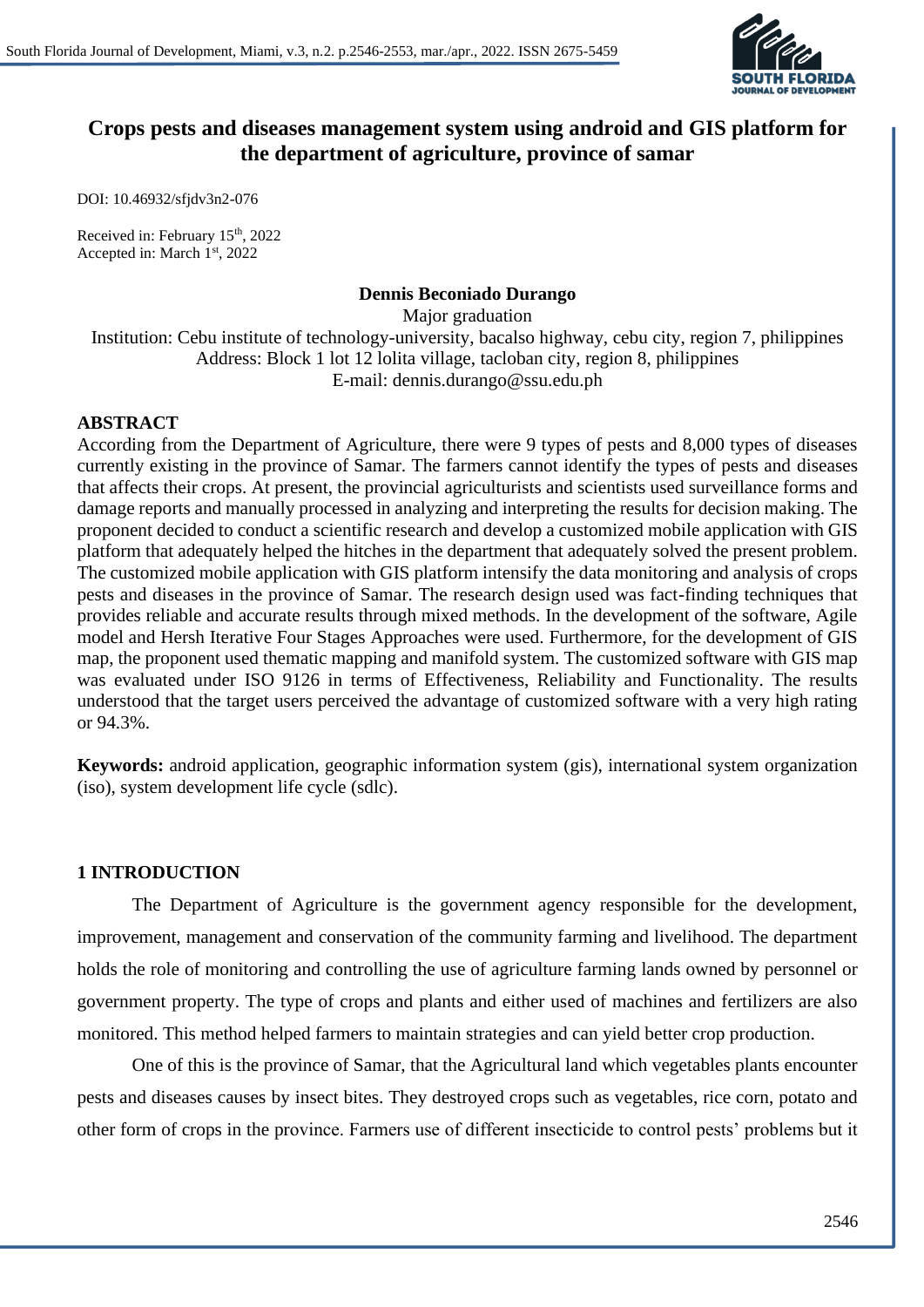

affects the health of their children, elderly and pregnant women due to lack of scientific information of pests and diseases management system.

Currently, the monitoring process of the plants pests and diseases is done manually by reviewing all the surveillance forms of every farmer and pests damage reports. It takes a lot of time to determine what kind of pests is rampant in a certain area and how wide is the affected area. It is also for the Provincial Agriculturist in doing the data analysis because of the large number of files that need to be reviewed. Currently, the Provincial Agriculturist used the Population of Specific pest that affects the area and it takes time in analyzing and decision – making for the appropriate solutions to the problem. This mechanism is really time consuming and takes a long process. In fact, by the time that the Provincial Agriculturist will give the action, pests are already destroying the plants and some might migrate to other farms.

Consequently, generation of reports for the monitoring of plants pests and diseases is done by reviewing the surveillance forms and pests damage reports of every municipality. Beneficial insects reports and insect pests are also included in the reports of the Provincial Agriculturist to be submitted to the Regional Crop Protection Center (RCPC). The validation and consolidation of the Agricultural technologist is done weekly. The data analysis is the Provincial Agriculturist can't easily generate comprehensive reports because of the volume of files submitted from the Agricultural technologists and scientists. Generation of reports in the Regional Crop Protection Center (RCPC) is also done by reviewing all the files that was submitted by the Provincial Agriculturist in every province.

## **2 REVIEW OF RELATED LITERATURE**

The Centenary Review Crop losses to pests for Plant Diseases, Rheinische Friedrich-Wilhelms-Universities Bonn, Nussallee 9,D-53315 Bonn, Germany(Revised MS received 9 August 2005) that the productivity of crops grown for human consumption is at risk due to the incidence of pests and diseases. Crop losses due to these harmful organisms can be substantial and may be prevented, or reduced, by crop protection measures. The different types of crop losses as well as on various methods of pest control developed during the last century. The potential losses despite the current crop protection practices are given for wheat, rice, maize, potatoes, soybeans, and cotton for the period 2001–03 on a regional basis (19 regions) and others. Among crops, the total global potential loss due to pests varied from about 50% in wheat to more than 80% in cotton production. The responses are estimated as losses of 26–29% for soybean, wheat and cotton, and 31, 37 and 40% for maize, rice and potatoes, respectively. Overall, weeds produced the highest potential loss (34%), with animal pests and pathogens being less important (losses of 18 and 16%).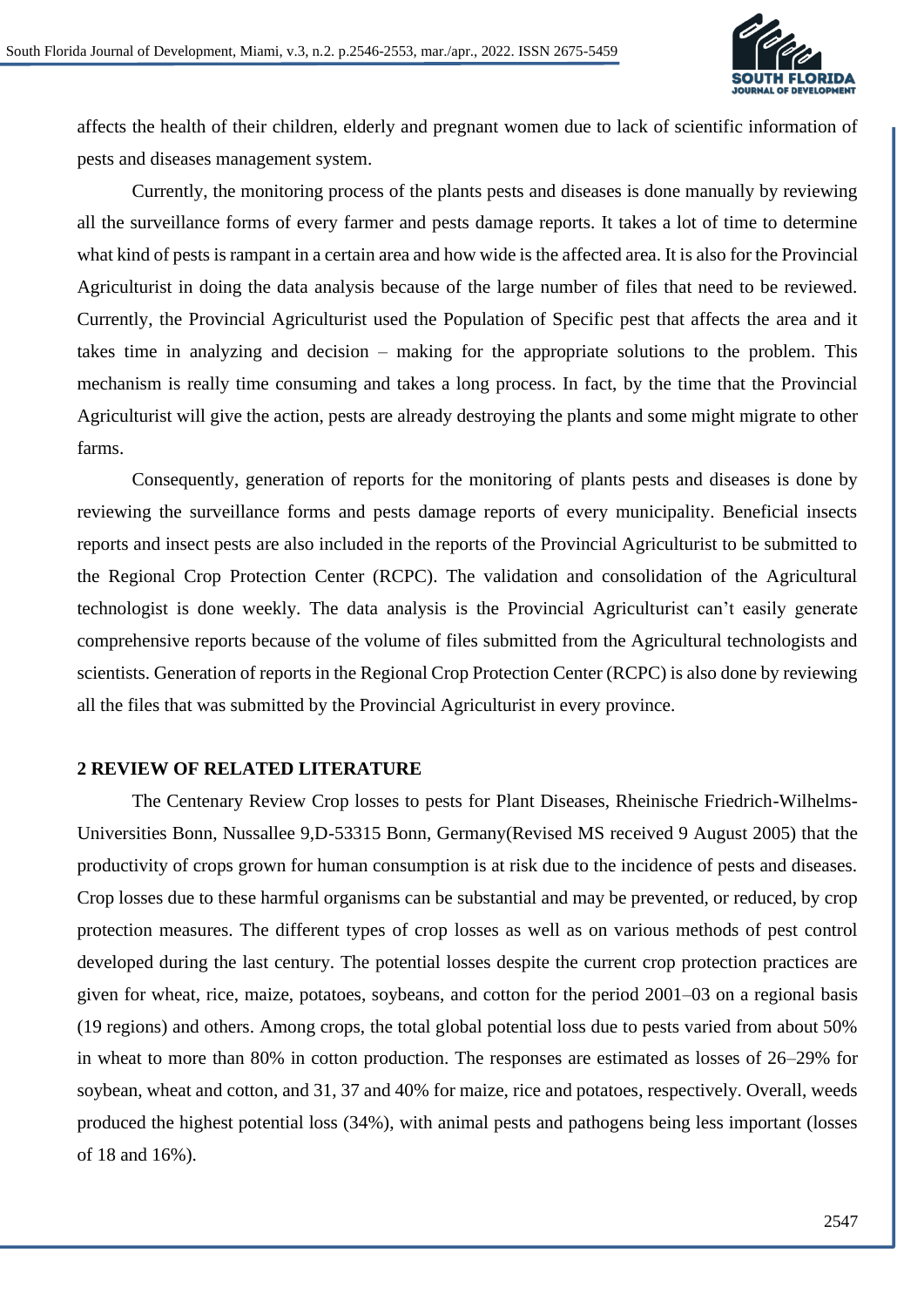

According to (Csótó, 2010), monitoring the crops is more effectively as is now is Internet era, where information plays a key role in people's lives, agriculture is rapidly becoming a very data intensive industry where farmers need to collect and evaluate a huge amount of information from a diverse number of devices (e.g., sensors, farming machinery, meteorological sensors, etc.) in order to become more efficient in production and communicating appropriate information. Juhua Luo (2010) According to this study The crop diseases and insect pests were all important biological hazard in agricultural production, and for many years, they restricted seriously the agricultural sustainable development. Statistics from the UN Food and Agriculture Organization showed the world grain yield lost 10% because of pests and 14% because of diseases for many years. At the same time, the world cotton yield lost 16% because of pests and 14% because of diseases. China is a big agricultural country in the world, so the lose because of diseases and pests were approximately equivalent with the above statistic (Huang Muyi et al, 2003). It was more than important to predict the occurrence and development of diseases and insect pests by different prediction methods (Zeng Shimai,2005). According to prediction result, decision maker s and users could make correct prevention standards and proper treatment measures in order to obtain the maximum economic benefits on the condition of minimum capital investment.

## **3 METHODOLOGY**

#### 3.1 RESEARCH DESIGN

The research design used in this study is descriptive method. It is a fact-finding study that will provide adequate and accurate findings through survey questionnaire to the respondents in the research locale. The data gathered will be analyzed and presented to draw up implication and inferences for the study.

For the development of the whole study, the research design includes the journals, books and unpublished researchers. This allow the researcher gather useful information to come up with a concept and the needed software and hardware requirement specifications. Self-structured questionnaire has been used in gathering the data together with follow-up interview for the validation of data gathered in the realization of the project.

The GIS separates information in layers, and then combine it with other layers of information to come up with new information showing: locations, spatial inter-actions, and geographic relationships of the fixed and dynamic entities that occupy space in the natural and built environments.

#### 3.2 RESEARCH LOCALE

The research area of the study was in the province of Samar last November 2017.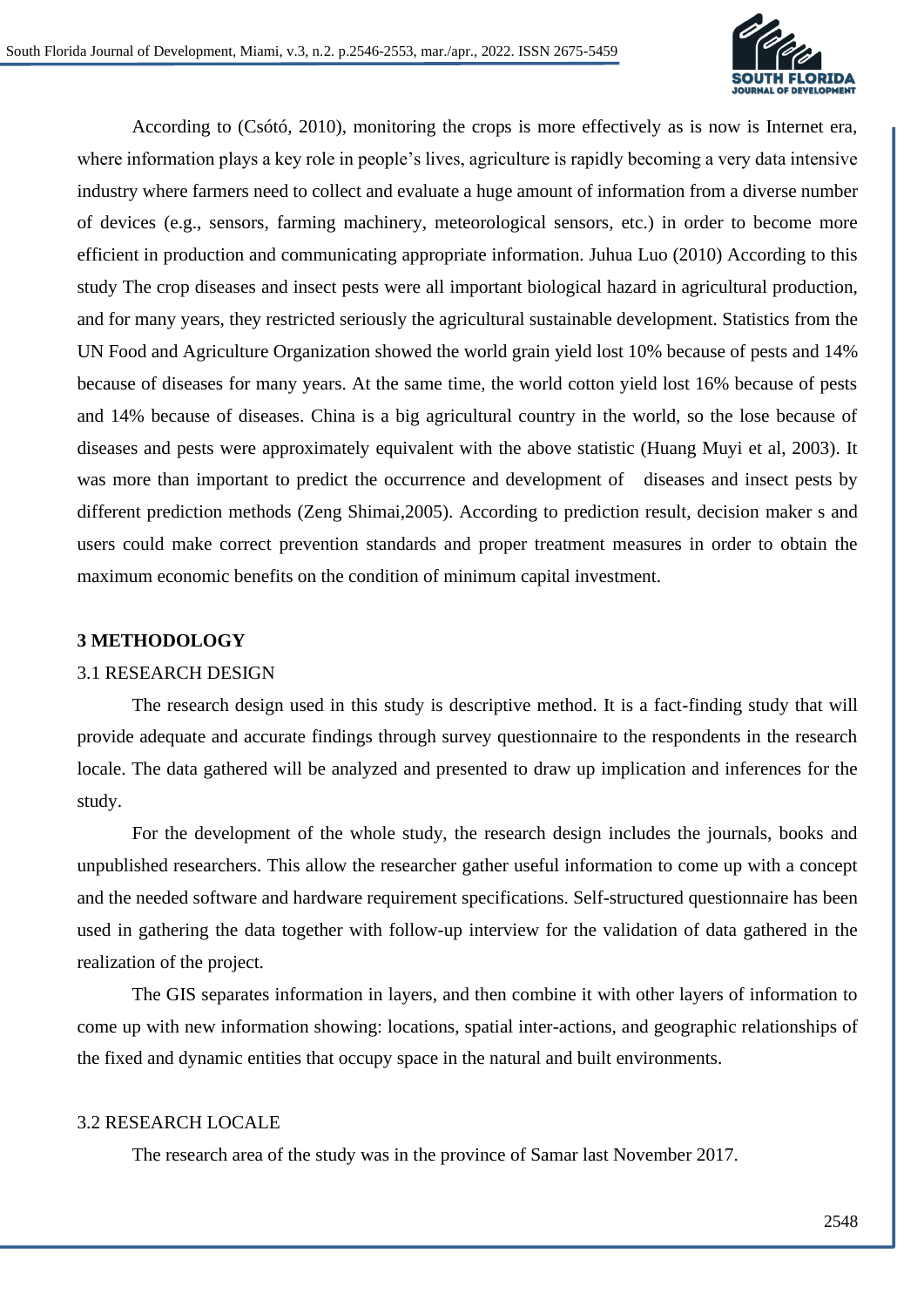

## 3.3 SAMPLING PROCEDURE

There were 20 agricultural technologist and scientist in the province of Samar as the respondents of the study. The researcher uses a total enumeration sampling to come up more effective and reliable result.

## 3.4 DATA COLLECTION

The researcher seek permission through a formal communication from the Department of Agriculture to conduct the study. Upon approval, survey questionnaire with follow-up interview to the identified respondents of the study was followed. Then, the answered questionnaire with audio recorded tape by the respondents are collected and stored in the database for the interpretation.

## 3.5 DATA ANALYSIS

| Table 1 Respondents' Evaluation Result Based on Effectiveness, Reliability and Functionality |                             |                   |  |  |
|----------------------------------------------------------------------------------------------|-----------------------------|-------------------|--|--|
| <b>Preference</b>                                                                            | <b>Frequency (Number of</b> | <b>Percentage</b> |  |  |
|                                                                                              | <b>Respondents</b> )        |                   |  |  |
| <b>Effectiveness</b>                                                                         |                             |                   |  |  |
| Reliability                                                                                  |                             | 88                |  |  |
| Functionality                                                                                | 20                          | 100               |  |  |
| <b>OVERALL RATING</b>                                                                        |                             | 94.3%             |  |  |

As shown in table 1, the system has an overall evaluation result of 94.3%n based on the evaluation assessment of the end users. Note that there a total of 20 system evaluators. Moreover, as indicated in the table. The system is fully functional considering that the overall evaluation is at 100%. This indicates that considering the designed functionality and processes, the user is very satisfied in other words the n=basic system processes and executions are in accordance to what is expected. However, the respondents rated

only the system at 88 % for the system reliability. According to them, they are not yet satisfied whether the data generated by the system is correct. In fact, they even questions, whether the data inputted in the system database are accurate and even ask further to include the original sources of those information.

On the side note, although there are some areas where that system is rated not that high but considering the overall rating of 94.3% is already enough so as the system can be used in actual setup/environment.

## **4 RESULTS**

The system has been developed using Netbins- Eclipse Java Environment Programming Language. The user needs to register an account first before the application can be utilized. Once the user was able to acquire an account, he/she can already proceed in using the developed android based application. The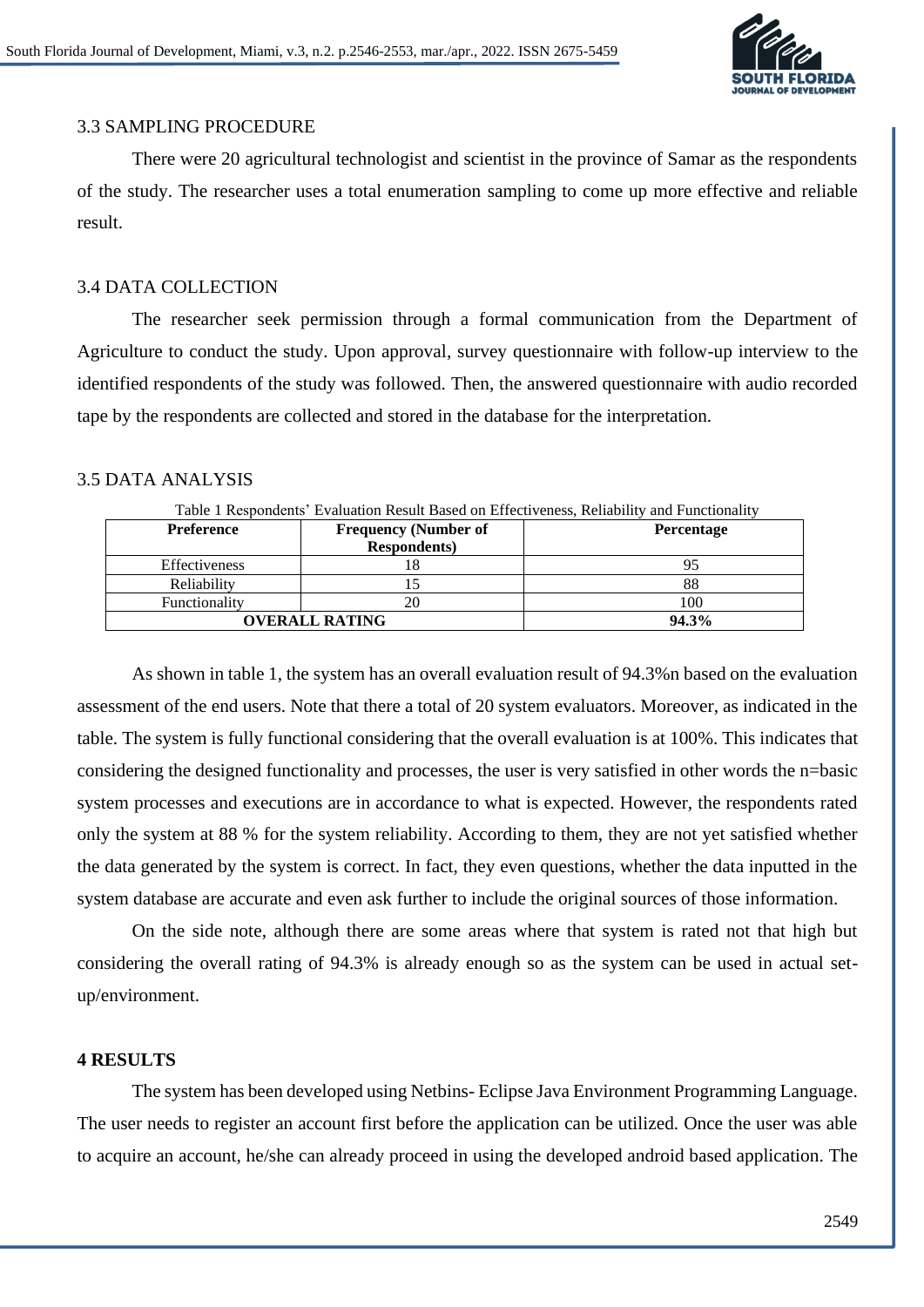

figure 1(a) below is the executable APK file of the developed system. Note, that the image used corresponds to the Department of Agriculture Logo so as to indicate the system general used.

Figure 1(a-b). The EXE file of the developed Android Application

Whereas figure 1b is the main menu of the developed system. As can be seen in the figure, there are four main functionalities that is  $- (1)$  Post, (2) Forum, (3) favorites, (4) Search. The main function POST is used by end user to submit pictures and images of the pest and diseases being taken by the user. The image then will be automatically saved in a central server and at the same time information relating to the image being posted/submitted will be generated. Information that would be generated is about the nature/type of pest/diseases, the extent to which it can affect to the crops, and other information that are within the database record. The information will guide the user of what to do of the presence of the said pest/disease.

FORUM is a message board otherwise known as online discussion where user can hold conversation in the form of posted messages, questions, conversations pertaining to a particular topic. For this particular system, topics in a forum revolves around plant pest and diseases only. Moreover, this system functionality allows the users to interact with each other concerning about crops production and also it allows the users to get information about plant pest and diseases between and among other and other experts specially that information that is not yet recorded in the database.

FAVOURITES is a system functionality that provides specific information that are frequently accessed by the user. It stores also offline information about plant pest and diseases of a particular crops that are recently and frequently accessed by the users. While SEARCH menu is the functionality of the system where the user can search information of a particular plant pest and/or diseases which he is knows but lack knowledge and other related information about that particular plant/pest he/she is searching for.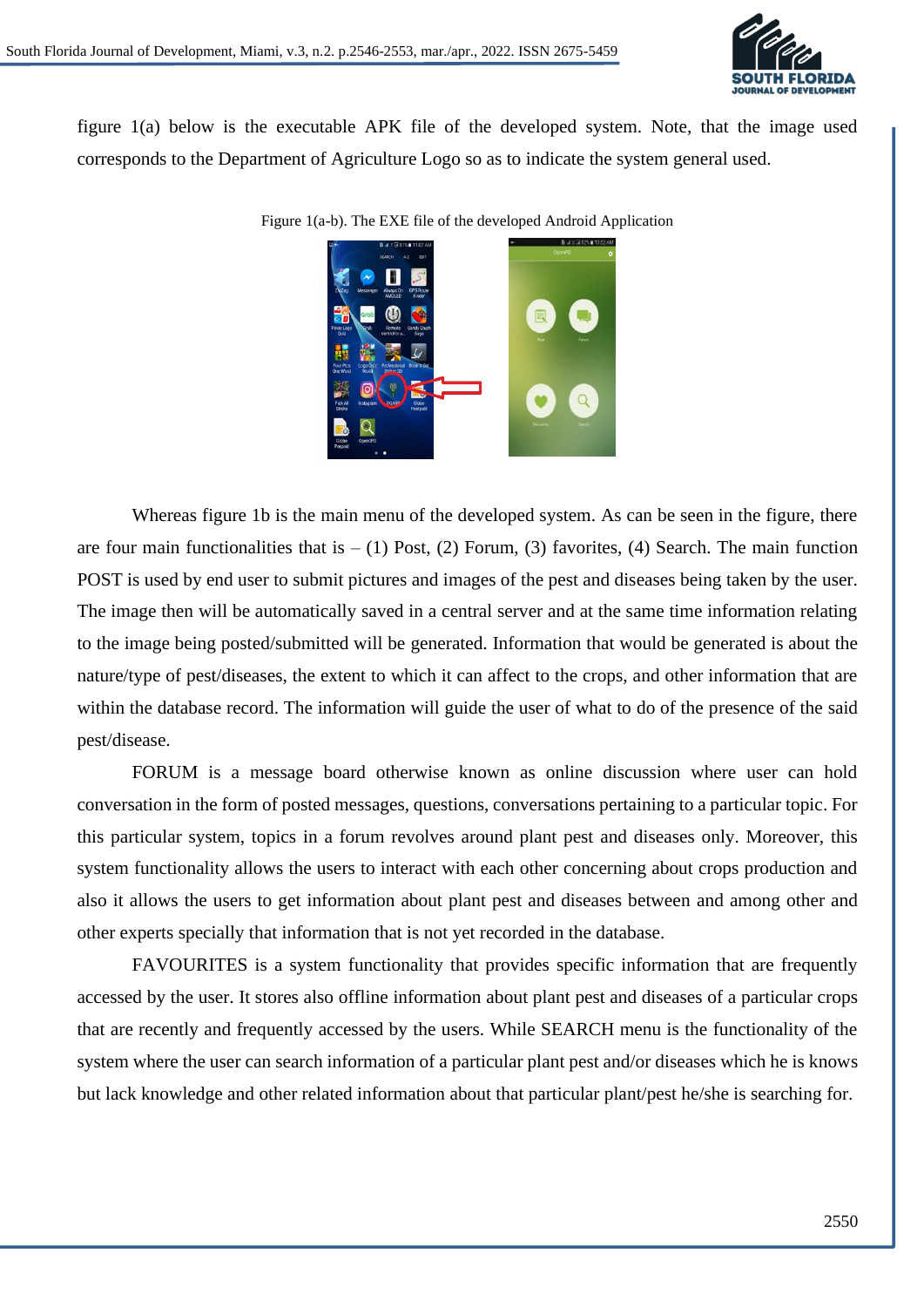



Figure 2-a, indicates that a user need to take a picture of a particular plant pest/disease he/she wants to POST or uploaded to the central server for data processing so as necessary data and information can be provided to him. However, in order for the system to generate a more specific data and information about the uploaded pest/diseases a user may opt to check a particular category of crops where the said pest/disease occurs as shown in figure 2-b.



#### Figure 3 (a-b) Sample FORUM and POST transaction details

Figure 3 a-b, shows the sample User Interface information page for two transaction processes the FORUM and POST menu operations. As can be reflected information of a particular plant pest and diseases are being provided by the other users as for the case of figure 3-a and the other one is the information provided by the user when wants to post a particular plant pest/diseases that attacks to his plants. Moreover, other information about a particular plant pest/diseases can be auto-generated by the system using a SEARCH menu button of the main system UI. However, when the SEARCH button is utilized the same environment as shown in figure 3-b would be generated/provided by the system.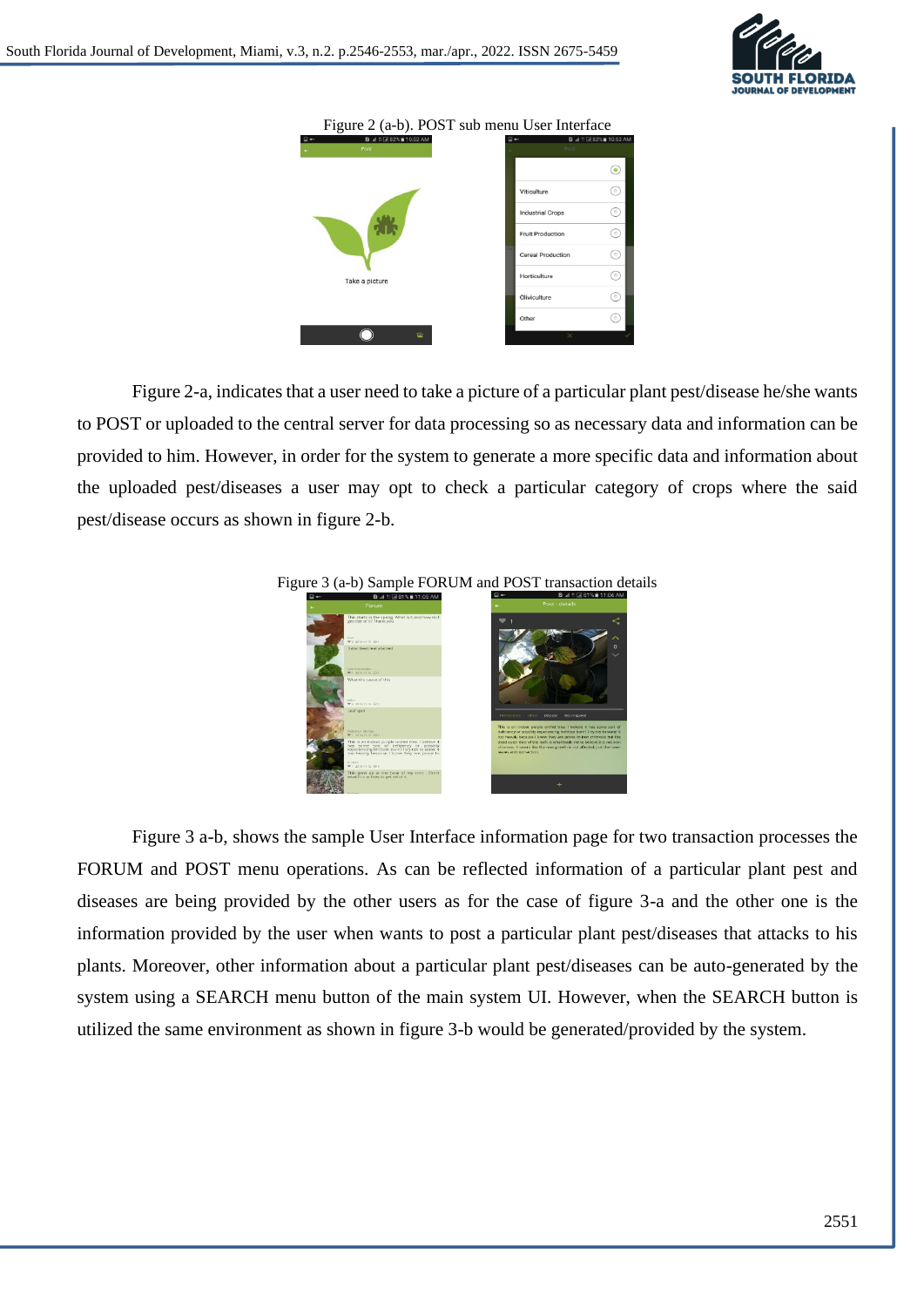

#### Figure 4 (a-b) other system UI Interface

| $\Box$ a-    | <b>B</b> .af # 国 81% ■ 11:06 AM | @ ⊶                      | <b>B</b> at # 282% <b>a</b> 10:53 AM |
|--------------|---------------------------------|--------------------------|--------------------------------------|
|              | Search                          | ç.                       | Post                                 |
| Search text. |                                 |                          |                                      |
|              |                                 |                          | $\checkmark$                         |
| Any          | $\check{~}$                     | Organic Farming          | ◉                                    |
| Any          | $\checkmark$                    | <b>Intensive Farming</b> | ∩                                    |
| Pest         | Disease<br>Not impated          | <b>Extensive Farming</b> | 0)                                   |
| Irrigated    | Search knowledge base           | Green House              | ⊙                                    |
|              |                                 | Hydroponics              | 0                                    |
|              |                                 | Other                    | 6                                    |
|              |                                 |                          |                                      |
|              |                                 |                          | $\times$                             |

Figure 4 are some system functionality. The figure indicates functions/processes like searching a particular plant pest or diseases based on specific crops/plant and/or type of farming activities.



#### Figure 5 Geographic Information System Layer

## **5 CONCLUSION**

The main objective of this is to develop and android based application software to be used in crops pest/diseases control and monitoring. And based on the results it is clear that the target users perceive the advantage of the develop system considering the very high percentage rating of evaluation results. Hence, it can be concluded that the system is very functional and easy to use in crops disease/pest monitoring. In this way, there will be no longer waiting for a day or month to get their surveillance feedback result being issued by the provincial agriculturist to solve or perhaps get rid of the crop pest/diseases.